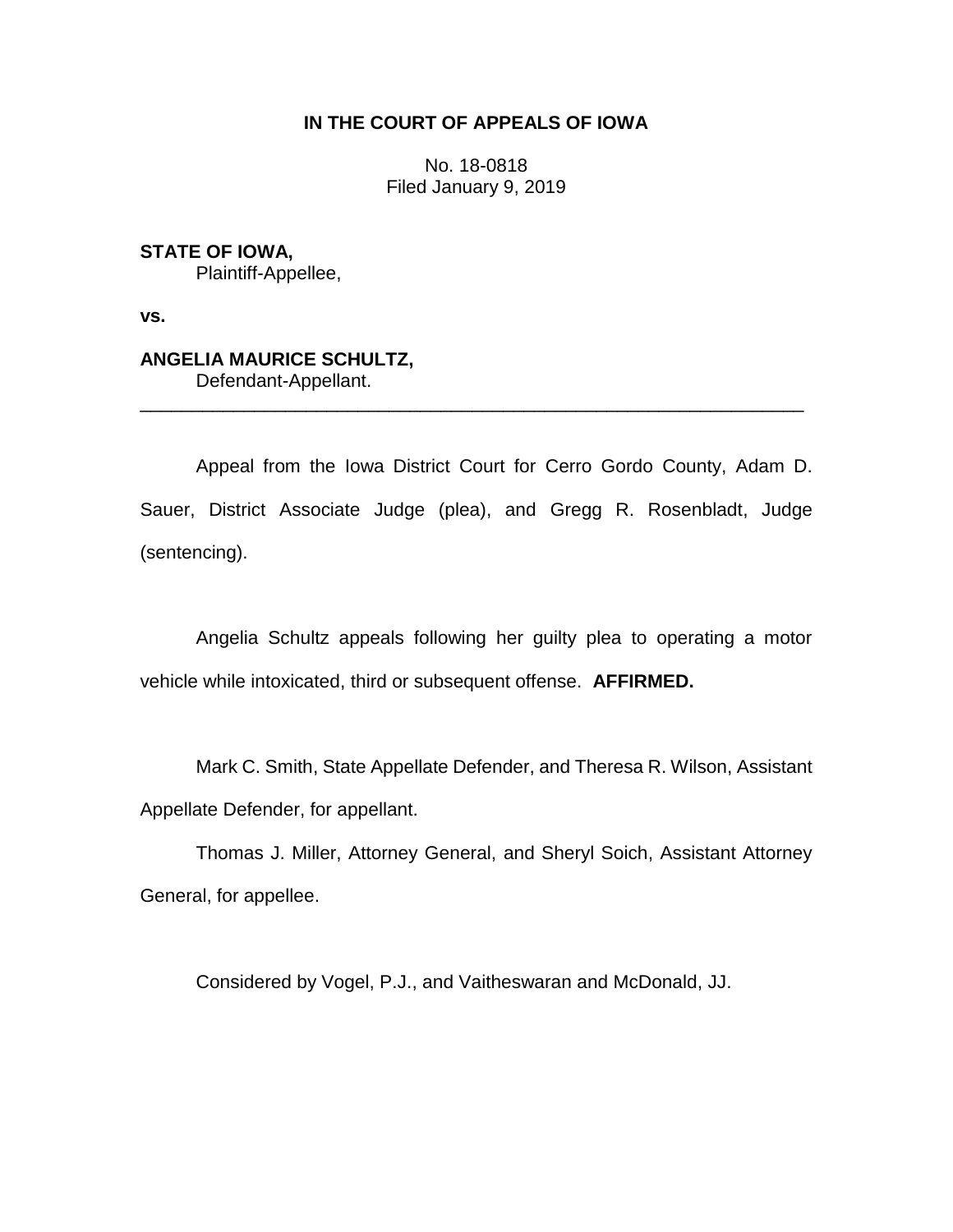#### **VAITHESWARAN, Judge.**

Angelia Schultz pled guilty to operating a motor vehicle while intoxicated, third or subsequent offense. Iowa Code § 321J.2(2)(c) (2017). On appeal, Schultz contends her attorney was ineffective in allowing her to plead guilty.

## *I***.** *Background Proceedings*

Schultz's plea agreement identified the penalties for the crime, including "[a]n indeterminate prison term of up to five (5) years," with "30 days jail" as "the mandatory minimum." The agreement stated the court could "suspend execution of any portion of the jail sentence in excess of 30 days," there was "no guaranteed outcome," and "any plea bargain . . . [was] not binding on the court and the court [would] affix the sentence at its discretion."

At the plea hearing, the prosecutor informed the court, "If Ms. Schultz pleads guilty as charged to operating while intoxicated, third offense, . . . I will recommend the mandatory minimum sentences." Specifically, he pledged to recommend "commitment to the custody of the director of adult corrections for a term not to exceed five years, but that be suspended except for the mandatory minimum term of thirty days in jail, with two years probation, plus the mandatory minimum fine of \$3125.00 and surcharges and fees." The prosecutor also agreed to dismiss a marijuana possession charge and certain other misdemeanors.

The district court asked Schultz whether she understood the court was "not bound by the plea agreement." She responded, "Yes." Schultz also was asked whether she understood the court could "impose any sentence up to the maximum." Schultz responded, "Absolutely, I understand." The court found

2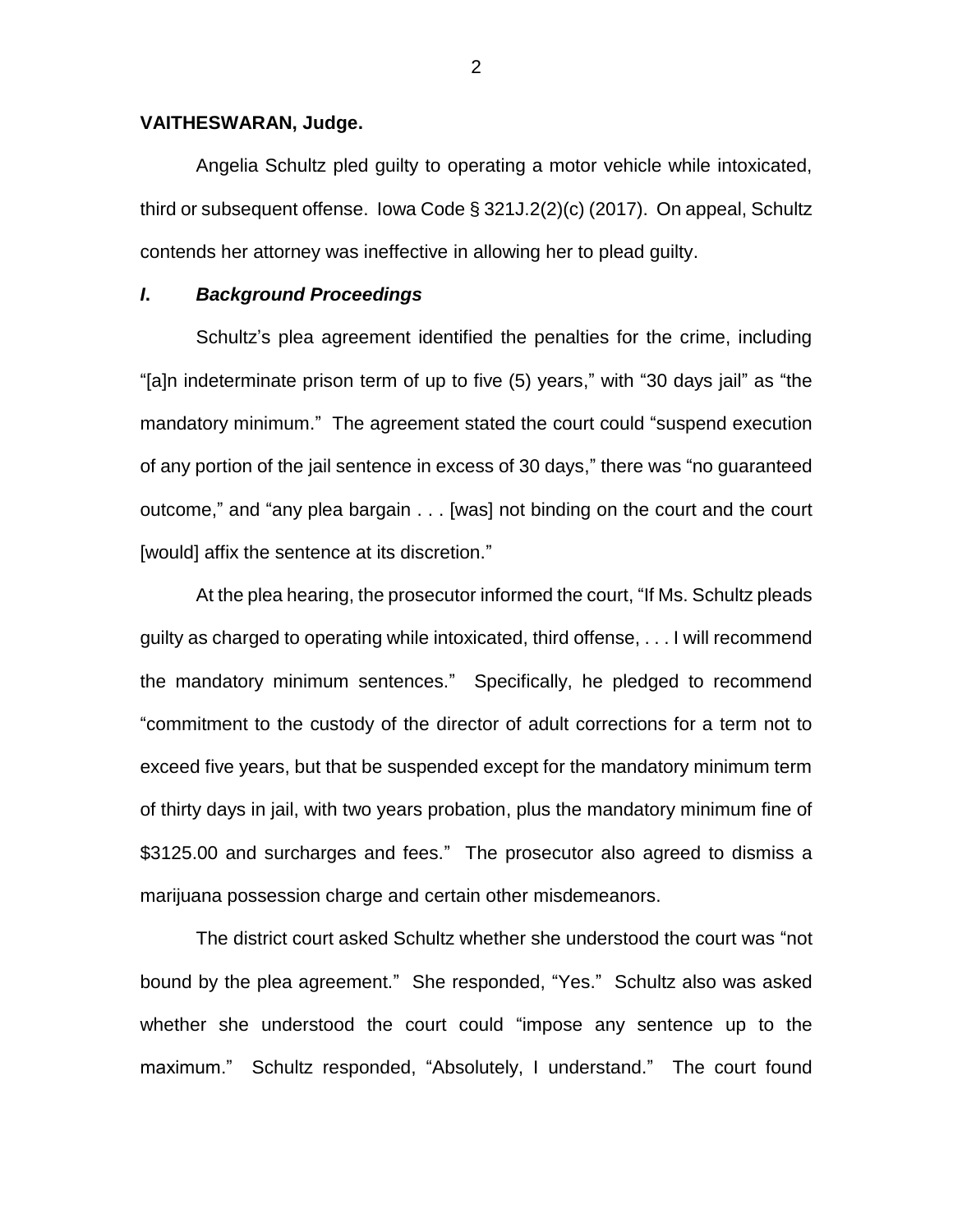Schultz "voluntarily enter[ed] the plea, with a full understanding of the nature of the charge, available defenses and the nature and the consequences of the plea."

At sentencing, the prosecutor recommended Schultz "be committed to the custody of the director of adult corrections for an indeterminate term not to exceed five years, but that be fully suspended except for the mandatory minimum term of 30 days in jail." He also recommended "two years probation under section 907.7(2), plus the mandatory minimum fine of \$3125, and surcharges and fees assessed pursuant to chapter 911." The prosecutor acknowledged the presentence investigator recommended five rather than two years of probation but noted that Schultz had begun "the evaluation and treatment process" and "that's a very good sign . . . that suggests . . . she will be successful." Schultz's attorney agreed with the recommendation.

The court declined to follow the sentencing recommendation. After providing a comprehensive statement of reasons, the court sentenced Schultz to a prison term not exceeding five years and declined to suspend the sentence.

### *II***.** *Ineffective Assistance*

Schultz's appeal implicates Iowa Rule of Criminal Procedure 2.10 on plea agreements. Under the rule, a plea may or may not be conditioned on the district court's concurrence. Two provisions address pleas conditioned on the court's concurrence. One states:

When the plea agreement is conditioned upon the court's concurrence, and the court accepts the plea agreement, the court shall inform the defendant that it will embody in the judgment and sentence the disposition provided for in the plea agreement or another disposition more favorable to the defendant than that provided for in the plea agreement. In that event, the court may accept a waiver of the use of the presentence investigation, the right

3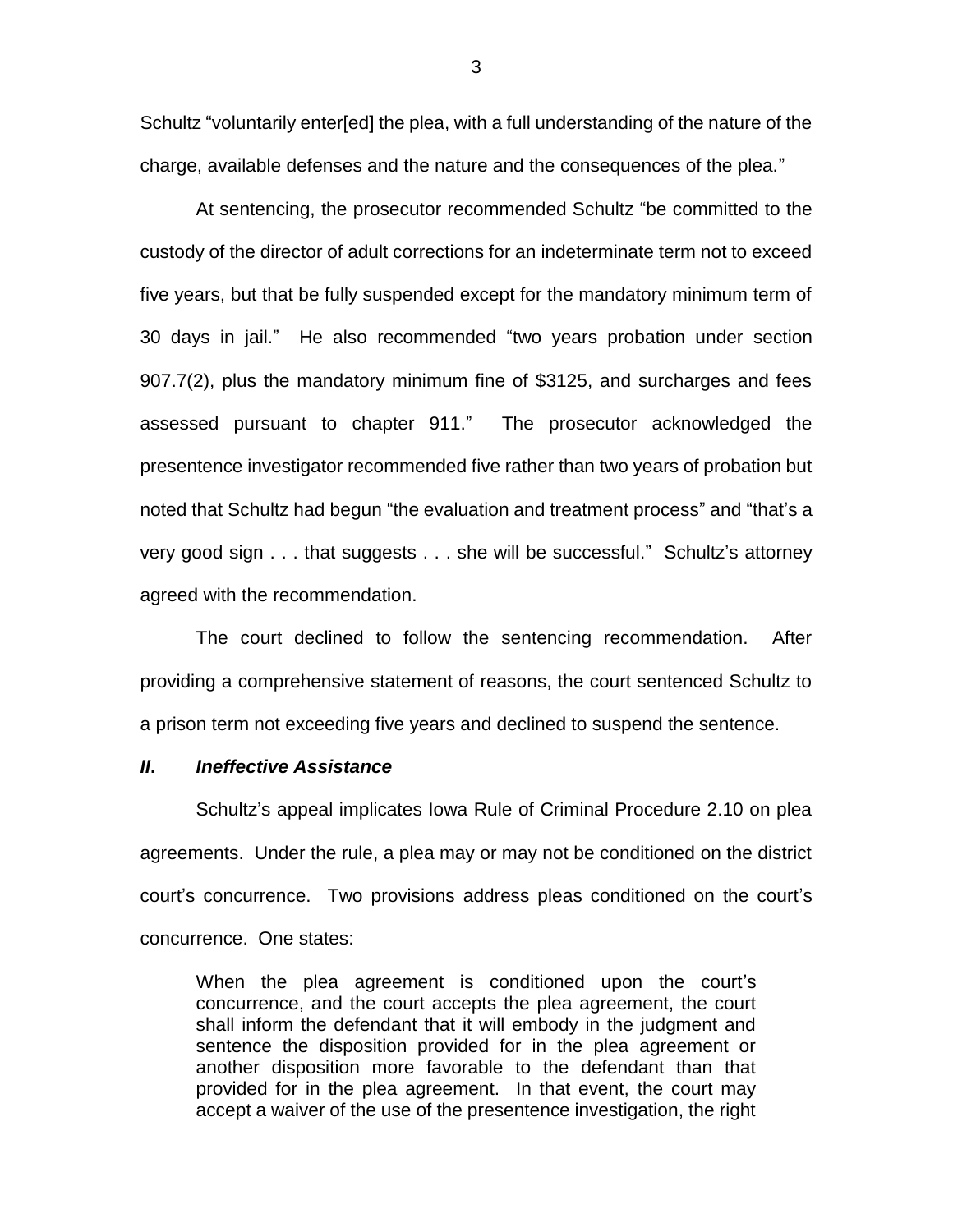to file a motion in arrest of judgment, and time for entry of judgment, and proceed to judgment.

Iowa R. Crim. P. 2.10(3). Another provides:

If, at the time the plea of guilty is tendered, the court refuses to be bound by or rejects the plea agreement, the court shall inform the parties of this fact, afford the defendant the opportunity to then withdraw defendant's plea, and advise the defendant that if persistence in a guilty plea continues, the disposition of the case may be less favorable to the defendant than that contemplated by the plea agreement. If the defendant persists in the guilty plea and it is accepted by the court, the defendant shall not have the right subsequently to withdraw the plea except upon a showing that withdrawal is necessary to correct a manifest injustice.

Iowa R. Crim. P. 2.10(4).

The provisions give a court three options when the plea is conditioned on the court's concurrence: (1) the court may accept the agreement and "inform the defendant that it will embody in the judgment and sentence the disposition provided for in the plea agreement" or a more favorable disposition; (2) the court may reject the plea agreement and "afford the defendant the opportunity to then withdraw his or her plea"; or (3) the court "may defer its decision as to acceptance or rejection until receipt of a presentence report." *State v*. *Wenzel*, 306 N.W.2d 769, 771 (Iowa 1981) (citation omitted).

Schultz contends her attorney should have understood that the district court was unlikely to grant a suspended sentence in light of her extensive criminal history and should have recognized that the plea bargain "was meaningless" unless it was conditioned on the court's concurrence. In her view, counsel was ineffective in permitting her "to plead guilty . . . without insisting that the plea and sentencing recommendations be binding on the sentencing court."